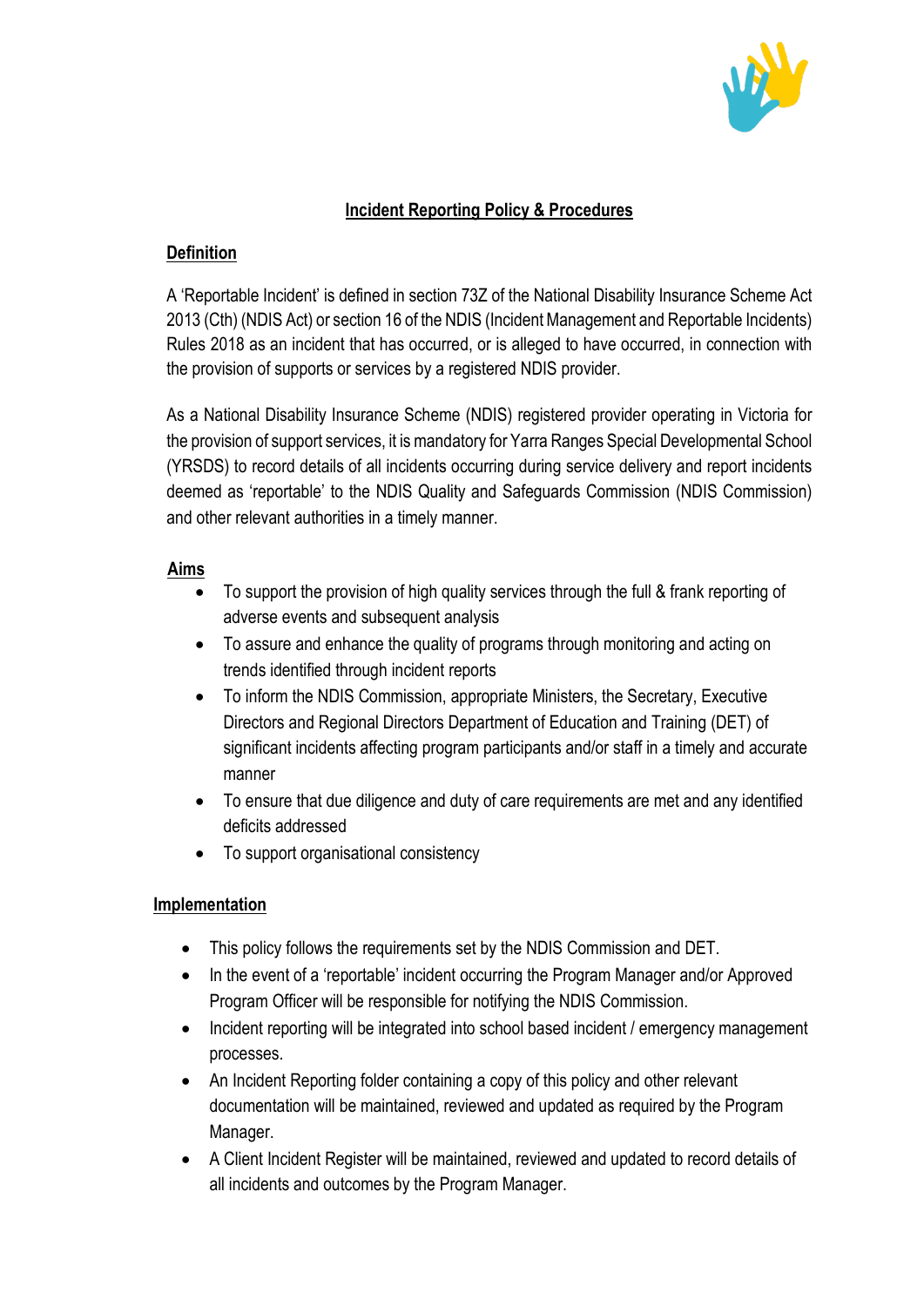

- If an incident is deemed to be 'reportable' it will be electronically reported via the NDIS Commission portal and also managed via the school's internal incident / emergency management processes.
- If an incident is deemed not to be 'reportable' it will be managed via the school's internal incident / emergency management processes.
- Incidents and/or near misses which impact staff members will be reported electronically via DET's online Edusafe System and managed and reviewed via the school's internal incident / emergency management processes.
- Incident records will be reviewed as part of quality assurance and to look for trends and warnings of potential risk.
- Staff will be advised of the importance of reporting incidents to senior staff promptly.
- Privacy issues will be considered when making a report and any personal or identifying information will be disclosed only as required to determine the facts of an incident.
- Incidents will be systematically analysed, learnt from and change implemented in an ongoing way to prevent similar events recurring.

### **NDIS Commission Reporting Process**

As per the NDIS Commission Reportable incidents – Detailed Guidance for Registered NDIS Providers June 2019, all reportable incidents, including the use of a restrictive practice causing serious injury, will be notified to the NDIS Commission within 24 hours of becoming aware of the incident. Any unauthorised use of restrictive practices not causing serious injury will be notified within 5 days (see Attachment One – Process for notification of reportable incidents).

The Immediate Notification Form (available both as a written form and an online form) will be completed by YRSDS OSH Program within 24 hours of becoming aware of any reportable incident or allegation occurring, except for an unauthorised use of a restrictive practice or the use of a restrictive practice which is in accordance with an authorisation of a State or Territory but which is not in accordance with a behaviour support plan.

The Five Day Notification form will be completed by YRSDS OSH Program within 5 business days of becoming aware of a reportable incident or allegation of the use of an unauthorised restrictive practice or the use of a restrictive practice in accordance with an authorisation of a State Or Territory but not in accordance with a behaviour support plan (section 21 of the NDIS Rules); and as a follow up notification for all other reportable incidents (section 20 of the NDIS Rules).